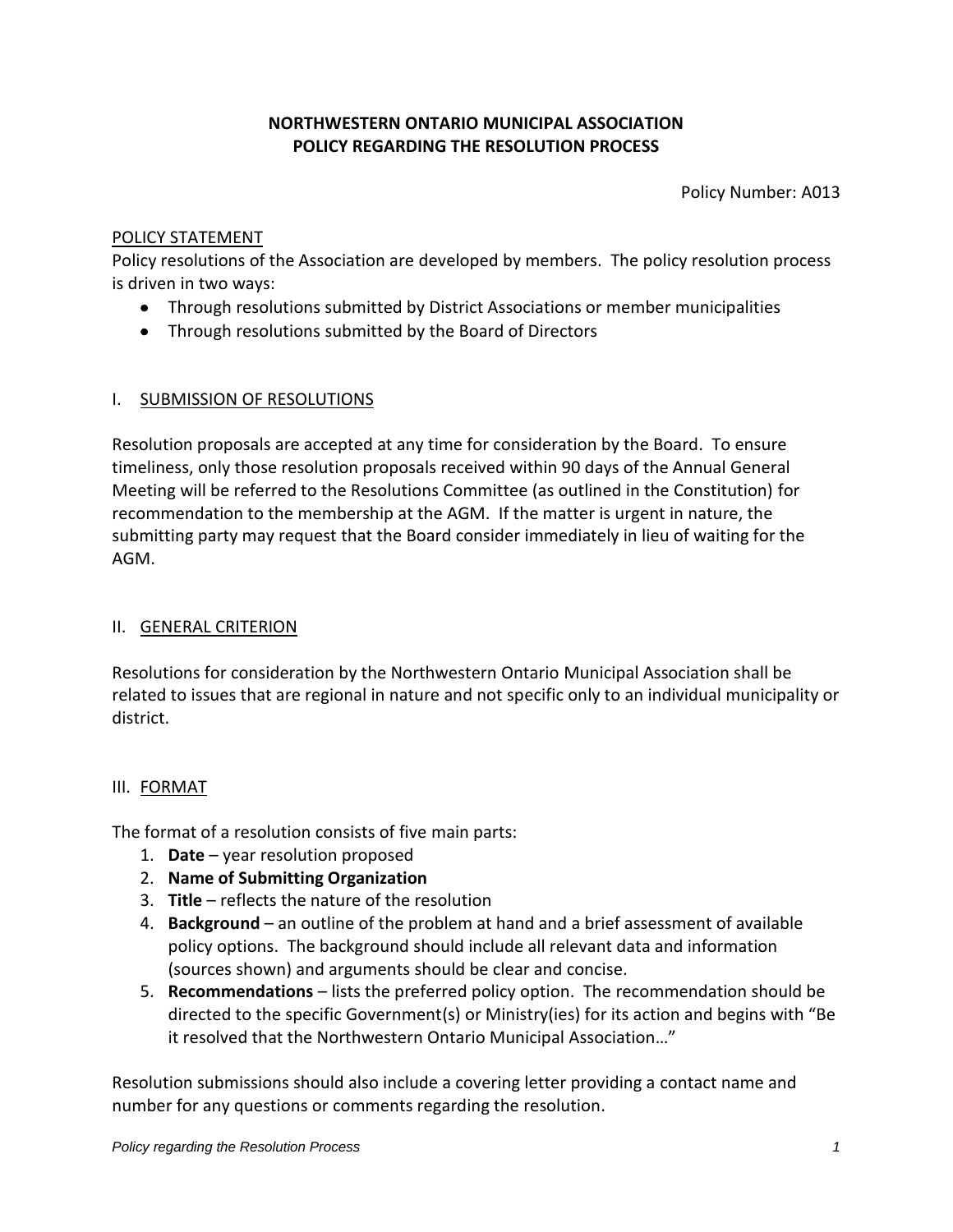### IV. PROCESS FOR CONSIDERATION AT THE AGM

- 1. Resolutions for consideration at the AGM must be received a minimum of 30 days in advance of the start of the AGM. Any resolutions received after that time will be considered as a "late resolution".
	- a. LATE RESOLUTIONS
		- i. The Executive Director will advise of the number of copies needed for distribution to the delegates. It is the responsibility of the submitting party to provide sufficient copies and to ensure that the resolution complies with the required format as outlined in Section III above.
		- ii. Late Resolutions will be reviewed at the end of the plenary.
- 2. The Resolutions Committee will review all resolutions to ensure that the resolution is formatted correctly and provides sufficient information regarding the issue. If further information is required, the Resolutions Committee will contact the submitting party to amend as needed.

The Resolutions Committee shall recommend as to:

- Concurrence;
- Non-Concurrance;
- Concurrance as Amended; or
- any other direction as they find appropriate.
- 3. All pending resolutions will be posted on the NOMA website no later than 20 days in advance of the start of the AGM and a notice of posting will be sent to all members.
- 4. Resolutions will be included in the AGM resolution package as outlined in the Constitution.
- 5. There are three possible courses of action for each resolution:
	- a. Adopt it with or without amendments;
	- b. Defeat it; or
	- c. Refer it to the NOMA Board of Directors.
- 6. A majority vote carries the resolution.
- 7. Adopted resolutions will be posted on the NOMA website and will be added to the NOMA compendium of resolutions.
- 8. Letters relating to each adopted resolution will be sent to the appropriate parties within 10 working days of the end of the AGM.